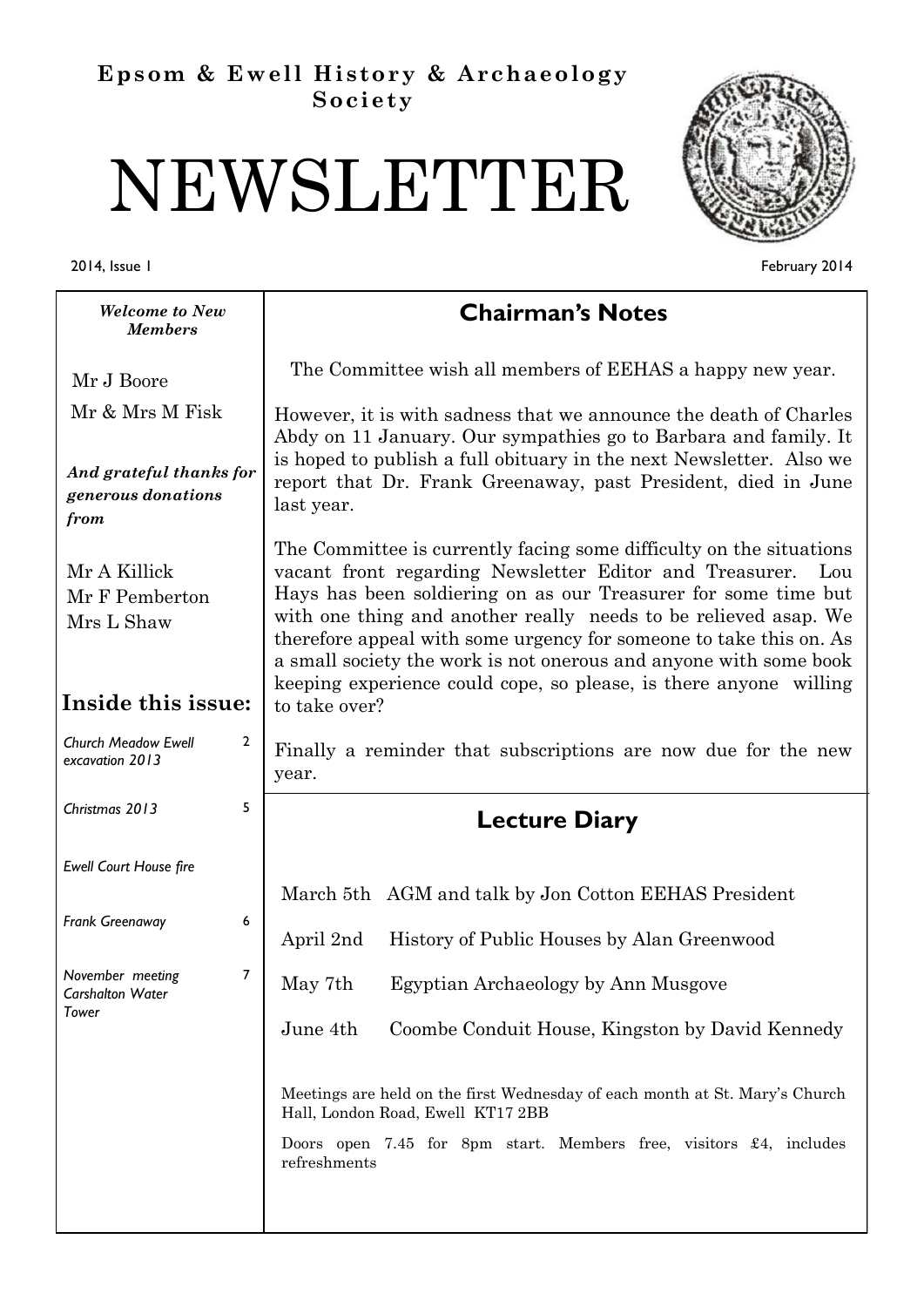#### **Church Meadow, Ewell: Excavations in 2013** Nikki Coward

A second season of rescue excavation took place in Church Meadow, Ewell Village from 3- 21st July. The site is towards the north-eastern extent of the known Roman settlement and it was anticipated that evidence for Stane Street, and settlement activity alongside, would be uncovered. The unusually hot weather, with temperatures regularly up to  $30^{\circ}$  C, made for slow progress in the trench and thanks must go to all 70 participants who soldiered on regardless. The 30 x 10m 2012 trench was re-opened to further investigate a number of features, together with a another 30m section of the consecrated strip (see Cowlard 2012). For practical purposes the trench was divided into ten 6m sections, named alphabetically, with 'A' at the lower end of the field closest to Church Street and 'J' towards the Ewell bypass at the north-east end. Several interesting features were uncovered but not all the archaeology conformed to expectations.

The steam plough damage, identified in 2012 as having removed almost all features above Roman ground level, was found to continue up the field. This is in contrast to previous excavations in the adjacent churchyard where Roman above-ground features were recorded (Pemberton 1973; Pemberton forthcoming; Anon 1954, xxii). Evidence in Church Meadow indicates episodes of hillwash, both before and after the deep ploughing. Whilst a disturbed stratum above the natural was recorded in Areas A-E this was not evident in Areas F, G and H, which were found to be devoid of archaeology with fewer finds. If there was Roman activity in these areas it must have been surface-based as no features were found cut into the natural. Whilst steam ploughing had cut into the Roman ground level in Areas C-D by some 5-10cm (as shown by narrow strips of flint surviving between plough lines), in Areas H, I and J the ploughing had cut down well into the clean natural. Thus apparent surfaces in these areas are likely to be what remains of features/ foundations below Roman ground level. CME13

The large pit in 'A' was re-opened and the section across the pit enlarged. It was noted that the fill varied on either side of the section, and further investigation showed that beneath a Roman rubbish pit were the remains of two Roman wells. The earlier well was roughly square in outline, 1.65 x 1.5m, with the shadow of a plank lining. A barrel, approximately 1m in diameter, was incorporated into its construction in its northeast corner, seen as a circular stain extending for a depth of 0.8m (through the excavated silt). The later well, about 1.25m square, was sunk slightly to the west of the earlier well overlapping it by about 20cm and aligned at an angle of 10-15o. This well showed no sign of a plank lining but a line of flint was found which may have been part of its lining/revetment. Associated with the wells was a well-constructed flint-lined posthole which may have supported a windlass.



An NNW-SSE gully identified in 2012 overlay the wells and therefore may represent a later property boundary once the later well had gone out of use. A series of rubbish pits both Roman and modern were found in the well area. The previously uncovered flint/chalk areas in C and D, which are thought to represent the only Roman ground level remains of a chalk platform and flint surface which had survived the deep ploughing episode, were further investigated, clarified and recorded. From the chalk spread and small lengths of edges, the chalk platform was identified as being about 2.5m (NW-SE) by 6m (NE-SW) in extent,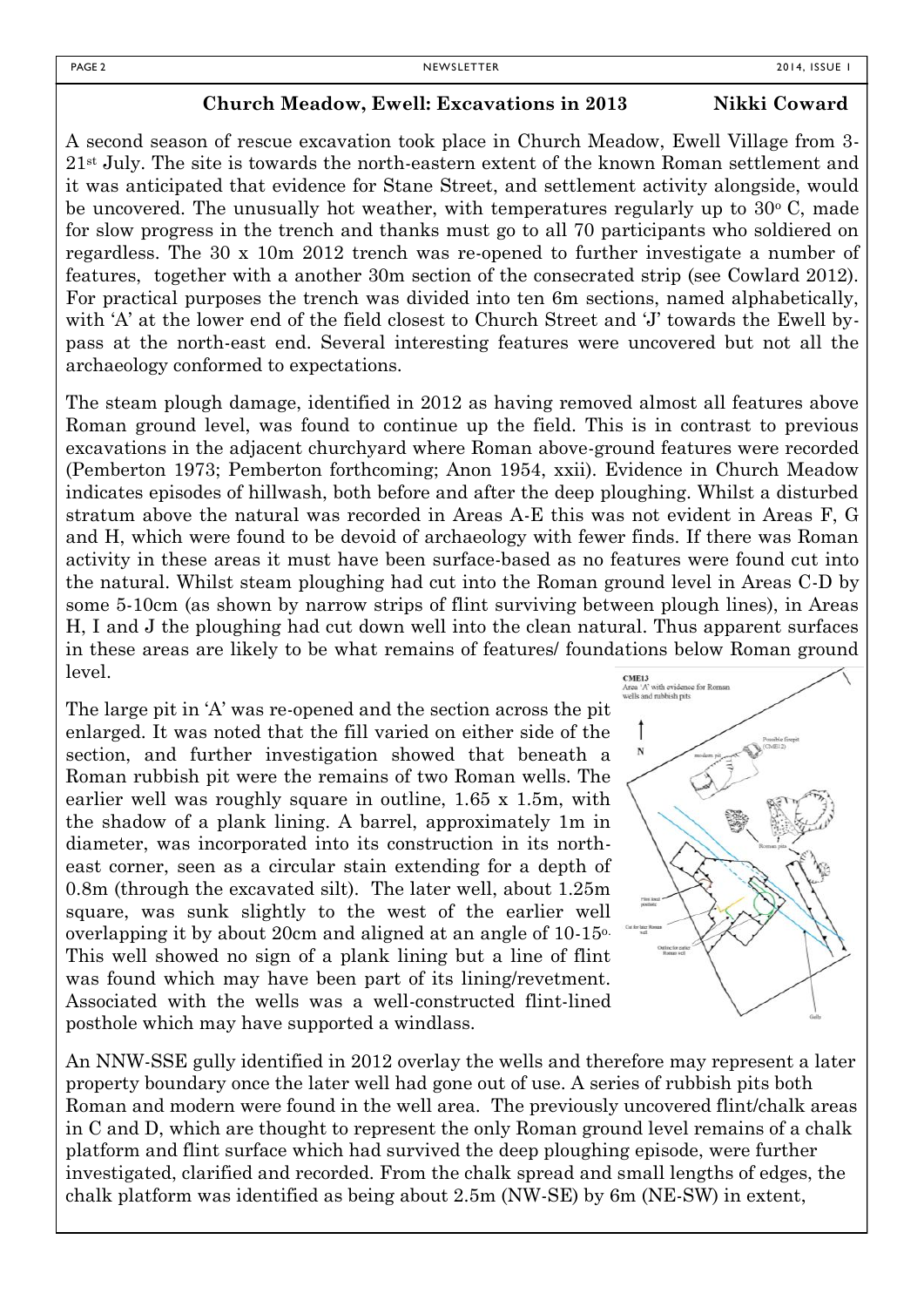constructed of unabraded chalk blocks and standing above the surrounding flint surfaces by about 10cm. This suggests it may represent a chalk floor within a building. The platform appears to respect the recut gully (171) but was laid over the original ditch (172). The flint spread extends about 8m NE-SW and 4m NW-SE, has a good surface in places and also overlies the ditch (172) and borders the recut gully (171) to the NW, and a charcoal filled gully (174) to the SW.

The alignment of the NNE-SSW ditch (172) and its recut gully (171) first identified in 2012, was clarified. The shallow U-shaped ditch, up to 0.6m in depth, runs diagonally across the trench for approximately 20m and its mottled silty fill contained a small amount of Roman pottery. The recut to the SSE was cut after the original ditch had silted up as there is some wandering in its line and it was seen to have been cut through the ditch fill. The pit in Area D, which was found to be cut into the ditch in 2012, was re-examined. It was found to be a bowl shaped pit with an amphora sited in its NE quadrant and a series of mortar linings. To either side of the amphora (but not behind it) the bowl was lined with first chalk then flint. At the base was a layer of ash between the mortar and flint lining. Below these fills the cut became more vertical and in plan appeared square. It may be that the pits were a re -use of an earlier square feature such as a well or cistern, and this feature will be revisited in 2014 to confirm its earliest use.

During initial machining a linear flint feature aligned NNE-SSW was identified in Areas I-J. It corresponded to the anticipated line of Stane Street but excavation showed it to be lying on/within disturbed soil, having been turned over by the deep ploughing. A metre wide section was cut across the flint feature at a right angle, and beneath the plough soil in J was a steep-sided sub-circular pit about 1m in diameter. It was roughly half- sectioned and excavated to 1.4m. Augering suggested the fill extended a further 0.5m, and pottery and a mid-4th c. Chi- Rho coin suggest a late Roman date for this feature. It has been mooted that this pit was a latrine, and environmental samples were taken for analysis. If the flint feature above it is road-related it suggests that the road at this point had already gone out of use by the late Roman period . Other features at this end of the trench included areas of pebble/flint/chalk and four postholes, including one double. A 1m wide trench from Ewell Churchyard excavation 2000 (ECY00), which crossed Area I, was identified. This had been laid out at right angles to the anticipated line of Stane Street to assess the concentration of Roman settlement activity, and in particularly how the intensity and nature of such activity changed away from the eastern edge of the road (Orton 2000). Orton had identified an area of chalk which related to similar findings this season. Adjacent to the pit a narrow gully was identified cut into the clay natural, on the same orientation as the disturbed linear flint feature; it may be that this is all that remains of the road structure. Whilst material

evidence for the Roman road crossing the trench is slight, features to the west appear to relate to its proposed alignment. It is planned to re-open the northern 10m of the trench next season to fully elucidate any features that may have survived beneath the plough soil.

The excavation hosted the first of a two-day SyAS environmental course run by Becky Lambert. SCAU kindly lent a flotation tank and sample buckets, and a grant from The Council for British Archaeology enabled us to hire a petrol pump to circulate the water, as running water was not available on site. The

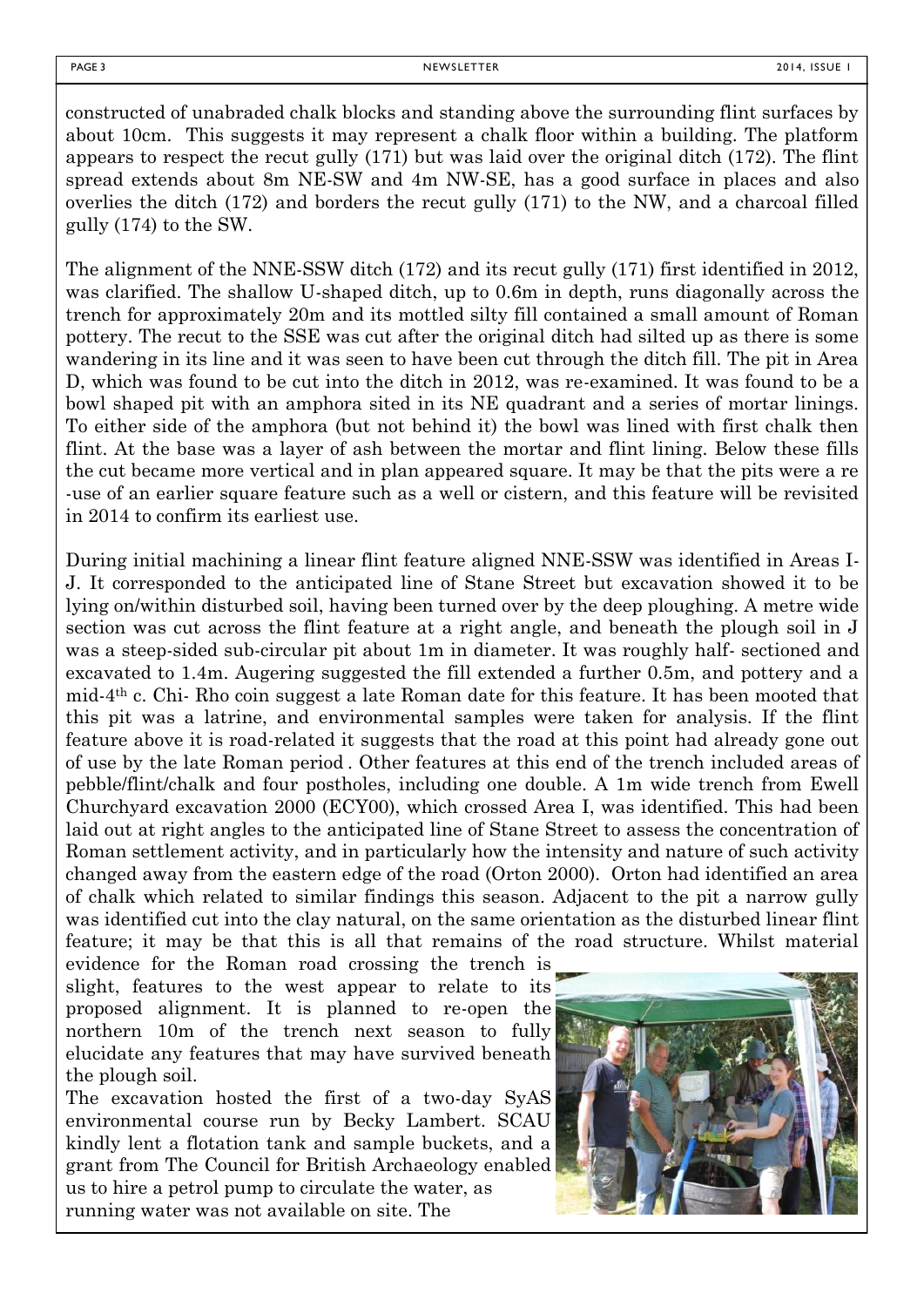participants learnt how to take and process bulk soil samples from a number of the pits, gullies and wells and the resulting environmental evidence is currently being analysed.

A large amount of Roman pottery was found in the plough soil and in the subterranean features**,** together with bone and metal finds. As in 2012 the majority of the pottery was of Roman date, with a few possible prehistoric sherds. The range of pottery was wide, including fineware imports such as eggshell terra nigra, céramique à l'éponge, and samian. Post-Roman finds of any kind were rare but included two Charles I Rose farthings and a medieval long-cross penny. Over 200 Roman coins were retrieved with the help of metal detectorists Bill Meads and Mairi Sargent, together with metal and bone hair pins, brooches and an intaglio ring.

A number of visits to the site took place during the excavation, as part of the project's commitment to community involvement. All 180 pupils from a local Infant school visited, as did the Classics class from Ewell Castle School, and 75 children from Bourne Hall Museum Club took part in a day of excavation, finds washing and sieving on the spoil heaps. A number of parents are hoping to join the project as volunteers next season. The Open Day held on 13<sup>th</sup> July, which welcomed more than 300 visitors, was held in conjunction with The CBA 'Festival of Archaeology' and Ewell Village Fair. Post-excavation, a group meets weekly to catalogue the Roman pottery, and an exhibition was held in Ewell on 26<sup>th</sup> October to inform local residents, parishioners and the wider community about the work.

Thanks must go to all the volunteers involved in the project, and in particular to: Emma Corke, Assistant Director, who supported the Site Director, and ran the trench and diggers, a considerable task; Frank Pemberton, Assistant (Finds) Director; Chris and Gay Harris who ran the finds tent; Lou Hays, Volunteer Co-ordinator, environmental sampling, and site assistant; Colin Nutley who organised the 'pot washers'; Jenny Newell, site assistant; Michelle Cave, environmental sampling; trench supervisors - Roger Brookman, Rose Hooker, Phil Stanley, Nick Moore and David Calow; assistant trench supervisors - Laura Dodd, David Hartley and Meurig Thomas; metal detectorists – Bill Meads and Mairi Sargent; and Becky Lambert who ran the environmental course and advised on environmental sampling. This project would not be viable without grants and loan of equipment from Surrey Archaeological Society and Epsom & Ewell History & Archaeology Society, and CBA Challenge Funding. Thanks also to SCAU for environmental archaeology support. The Vicar of St. Marys Church, Russell Dewhurst has arranged the extension of the faculty enabling us to excavate on consecrated ground, has afforded us access to the site and given much practical support. Neighbours Jane and Rob Pedler gave us the use of Rectory Barn for storage and access for equipment, and generously provided us with a water supply. This report has also been published in the December issue of Surrey Archaeological Society Bulletin, **442**, p. 1-6

#### **References**

Anon 1954 Report of proceedings 1953, *SyAC,* **53**, xxii-xxv

Cowlard, N. 2012 Church Meadow Ewell: Excavations in 2012, *SyAS Bulletin*, **435**, 10-13 Orton, C. 2000 St. Mary's No.5 Churchyard, Ewell, Surrey, unpublished summary report

(copy in Bourne Hall Museum, Ewell)

Pemberton, F. 1973 A Romano-British Settlement on Stane Street, Ewell, Surrey, *SyAC,*  **79***,* 1-26

Pemberton, F. forthcoming *Excavations at the Roman Settlement in Ewell, 1974–5: St. Mary's Churchyard*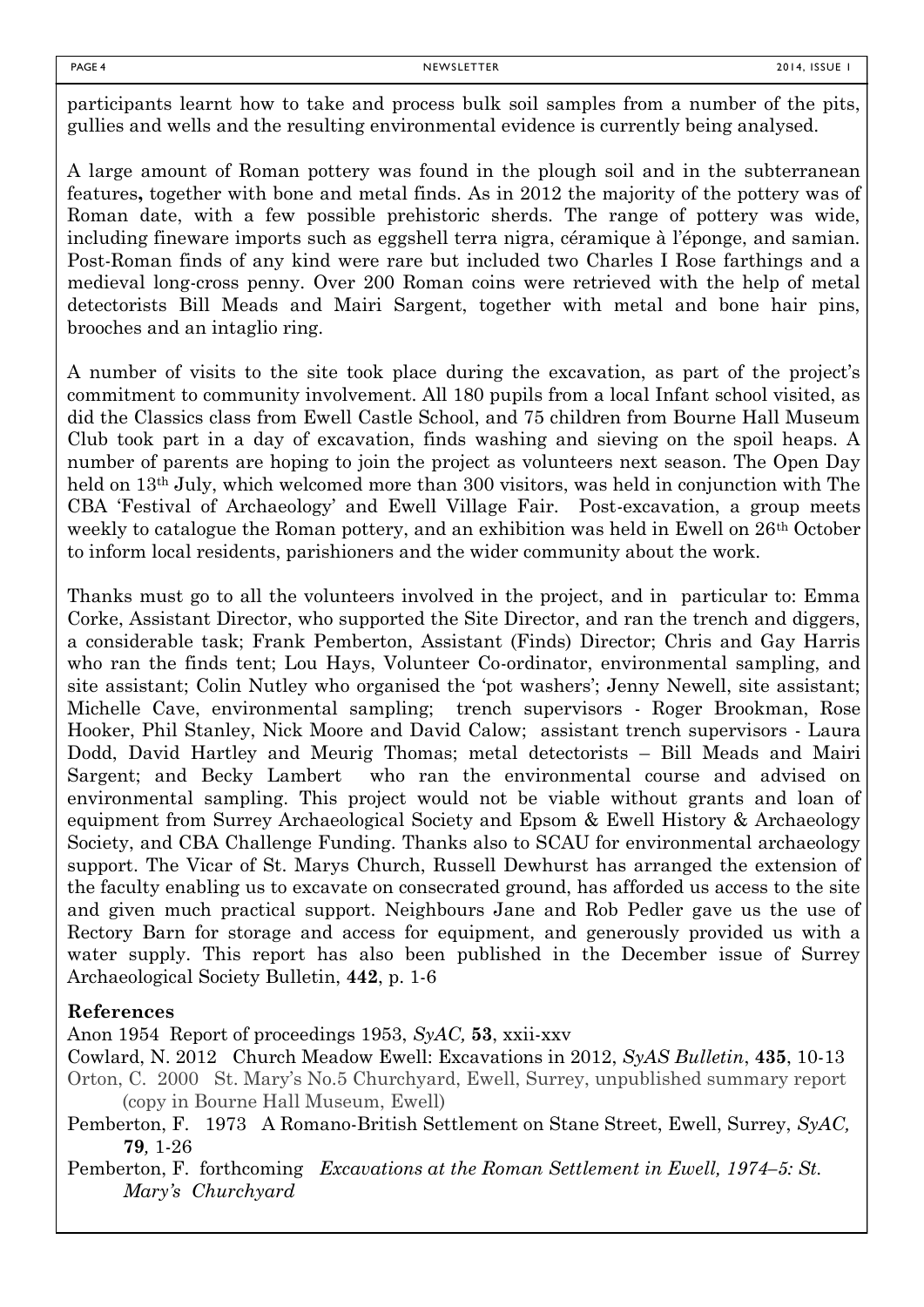# **December Meeting – Christmas Party Isobel Cross**



This was an EEHAS Christmas party with a few changes, though some things stayed the same. We had two quizzes as usual and a raffle, and excellent food brought by many people and co-ordinated by Lou. There was mulled wine presided over by David Hartley. The tables were arranged rather in the style of a medieval banquet, and they were decorated and we had tablecloths! Steve kept us organised,

The highlight was a mummers play arranged by Jeremy. He roped in a number of people to be the performers or guisers, called tipteerers

in Surrey. (Also in Sussex, origin of word obscure but may mean they collected tips – info. courtesy of Wikipedia). Fran, Jeff, Gay Harris and Alfie read out rhyming couplets. Nikki was St. George and Lou was the enemy Turk she killed with her sword. Jeremy was the doctor who raised him/her from the dead and Alfie then started to ask for the beer money…..About 30 people were there and seemed to have a good time. Many thanks to everybody who helped and contributed.

# **Horton Chapel Isobel Cross**

A walk organised as part of Epsom Mental Health Week allowed me to get inside the unused chapel which belonged to Horton mental hospital and I was able to assess its condition. It is watertight, the windows are well protected and the exterior is presentable. Inside here is a mural at the west end which is not great art but the colours are vivid and it is undamaged. The organ pipes are rather beautiful. The parquet floors are in poor condition and the main damage you see is the plaster peeling off everything – walls, columns, ceiling. This building is going to deteriorate, but the problem is finding a use for it. A community centre would be the preferred option, but it also needs a commercial purpose to fund it. This has to be thought about urgently and more publicity given to it. As a start it should be open on a Heritage Day, and perhaps it could be involved in the marking of the 1914 centenary – there is a war memorial inside. Surely it is not beyond the chapel's neighbours, the Council, conservationists and anybody who lives here to give this some thought. A variety of events and organisations might pay to use this building.

# **Ewell Court House Jeremy Harte**

The recent fire at Ewell Court has been a shock to everyone who appreciated this lovely building, but it has opened up possibilities for research while the house is being restored. Fire broke out on the night of 9th December, in the attic of the west gable. It spread about halfway along the attic rooms of the south front before being checked; most damage to the property has been caused, as so often, by the water needed to put out the original fire. This streamed through the remains of the south gable floor to the

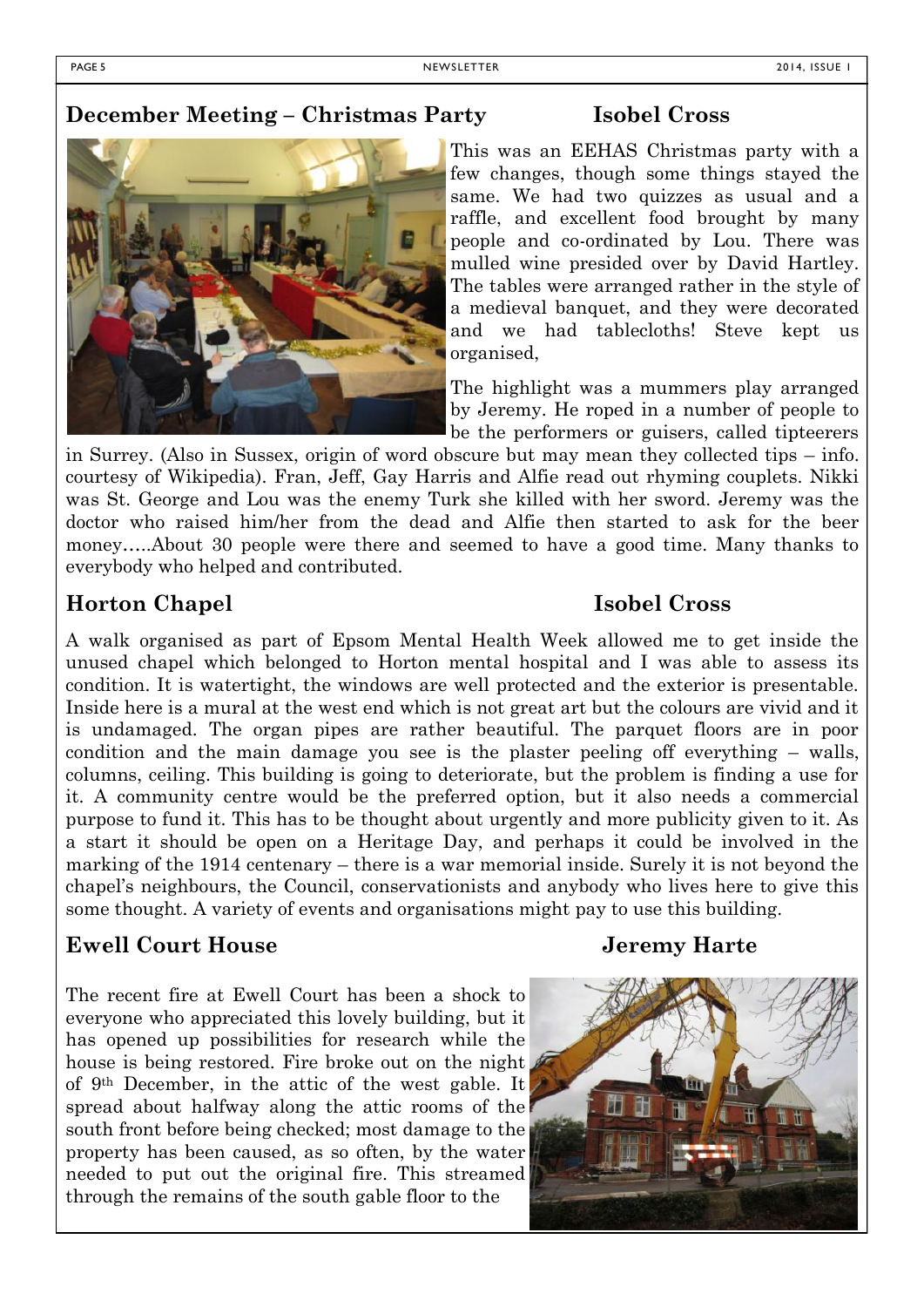rooms below on the first and ground floor, affecting ceilings and panelling. Damage elsewhere will be assessed when the building, currently boarded up, is opened for repair. The work will take over a year and cost something like £2 million.

Ewell Court is a house of three phases. The oldest, a Spa period house of two ranges with Dutch gable ends, was less affected by the fire, since it was encased in the second phase of the building. This was done in 1879 for the newly-married John Henry Bridges, who added the north and south gables. In 1892 Bridges had the whole building encased in new brickwork and widened it to the south. Observation during repairs should be able to establish the relationship between these two Victorian phases. During World War 2, the house was

used for Civil Defence, and many posters and graffiti of that period remained in the attics – now, presumably, surviving only in the Museum's photographic record. Ironically, one of them instructed staff to 'Put that Light Out'.

The attic rooms, now partly burnt out, were used as storage for the Society's excavation archive, after we had to leave the Upper Mill, along with much of the Museum's reserve collections. Luckily these were all moved over to Bourne Hall in 2006 otherwise they would most probably have been destroyed!



# **OBITUARY FRANK GREENAWAY**



Dr Frank Greenaway who died in June 2013, aged 95, was elected President of the Society in 1990, succeeding Philip Shearman. He had spent most of his career in the Science Museum joining them in 1949 and retired in 1980 as Keeper of the Department of Chemistry. He was a Fellow of the Royal Society of Chemistry and a FSA since 1973. He published a number of papers ranging from a work on Dalton and the Atom (1966) to Science in the Early Roman Empire (ed 1986). He was also experienced in the running of learned societies having served on the governing bodied of a great many, including the Museums Association, the Royal Institution and the International Union of the History and Philosophy of Science (of which he was Secretary-General for a number of years). His exceptional expertise and interest was in the

history and development of science rather than local history or archaeology but he took an interest in the NAS, as it then was, until he and his wife moved away from the district in 1997 at which time he was made Vice President. A part autobiography and part festschrift entitled "Chymica Acta" was published in 2007.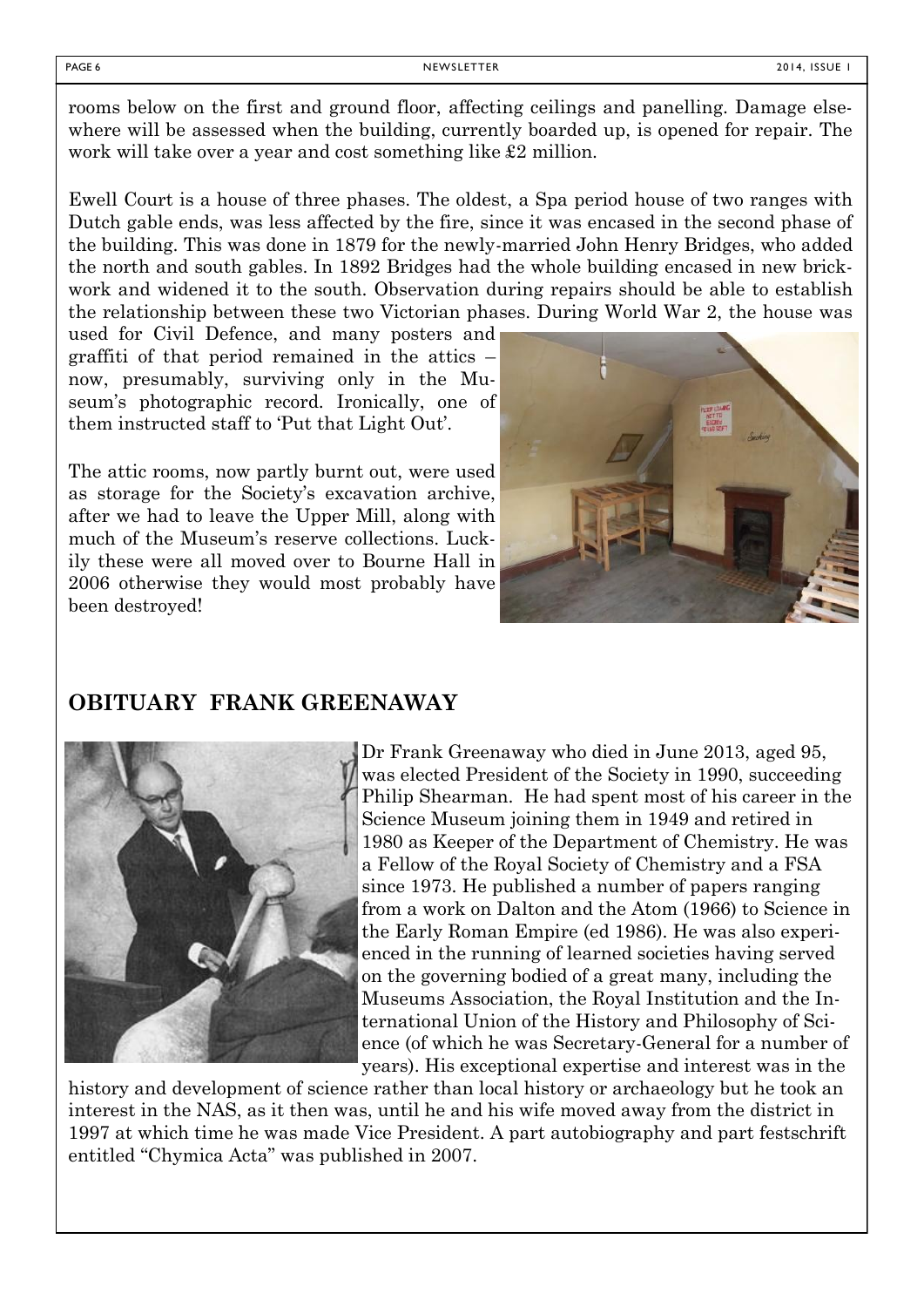# **November Meeting - Carshalton Water Tower**

John Freeman, who has been a member of the Carshalton Water Tower & Historic Gardens Trust for over 20 years described for us the history of the Tower and of Carshalton House and its gardens. He began with a brief resume of the history of Carshalton village, in particular the area of West Street on which existed Old Farm or Manor in the C17. This property was acquired by Edward Carleton in about 1700. He pulled down the old house and constructed Carshalton House in c 1714.

The Water Tower in the grounds seems to have been constructed in c 1717 – often said to be in the style of Vanbrugh on the basis of its similarity to the Belvedere at Claremont but there is still debate. Its principle function was to supply fresh water to the main house and housed a huge lead tank for this purpose on the roof along with a large water wheel to raise the water channelled from springs in this area of Carshalton. It is uncertain when the tank went but the odd form of the roof carpentry may indicate its early removal. The grand floor of the Tower contains a suite of rooms including the 40' long Orangery the Saloon and the famous tiled plunge bath.

The Trust has also been responsible for the maintenance of the historic gardens at Carshalton originally laid out by Charles Bridgman (one time Royal Gardener) which included the unusual lake/canal feature. Thomas Walpole (nephew of Sir Robert Walpole) owned the property 1768-84 and seems to have carried out a lot of work to the gardens removing much of the earlier C18 layout.

The renovation and repair of the Tower really began in 1992. One of the earliest jobs being reinstatement of the water wheel which had simply been cut through at floor level when this room was used as a chlorination plant in The tiles lining all walls of the bath chamber were in a deplorable state but conservation repair by the Jackfield Conservation Studio has been remarkable. John finished with three short films, two by the BBC and one by himself exploring the maze of tunnels and conduits that underlie the Tower.

The work of the Trust at Carshalton in repairing the Tower and the other garden buildings which had been so badly treated, has been a remarkable achievement – the standard of conservation repair exemplary but all at no small cost. Although most of the structural repair has been completed the necessary ongoing maintenance requires a steady income which the Trust addresses through a variety of initiatives.

# **Church Meadow Ewell – Excavation July 2014**

The third season of excavation in Church Meadow, Ewell will run from 2—20 July, Wednesday - Sunday 9.30am - 4.30pm. It is expected that an Open Day will be arranged during the Ewell Village Fair. All volunteers are welcome but please register initial interest with Lou Hays louhays@ntworld.com

# **2014 Subscriptions**

I/We wish to renew my/our membership for 2014

Name and address………………………………………………………………………………. ……………………………………………………………………………………………………..

E-mail address: …………………………………………………………………………………

Phone No. ……………………………………………………………………………………….

Eligible for Gift Aid to be claimed on subscription ( a current UK tax payer) Yes/No



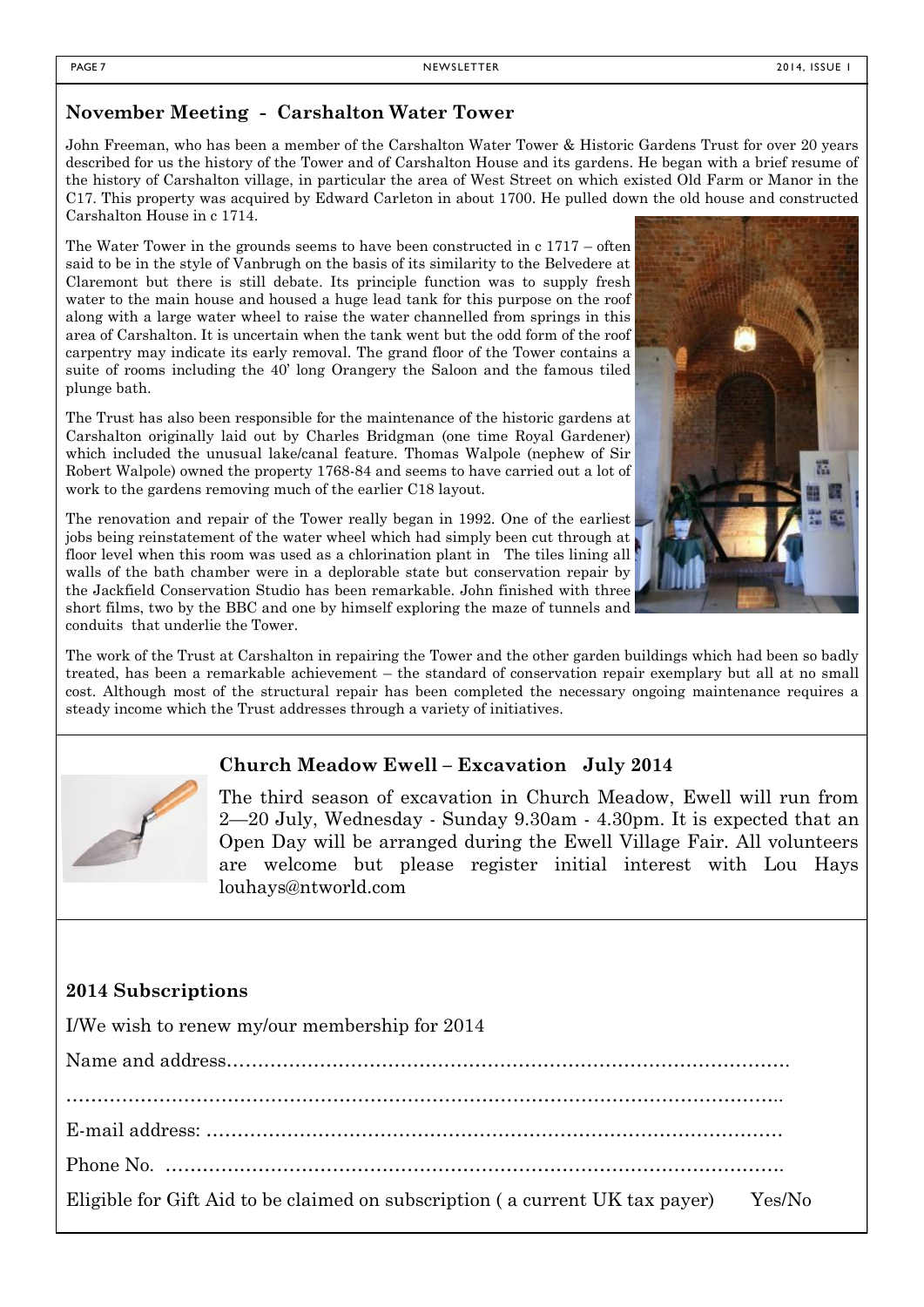

If you pay tax EEHAS, as a charity, can claim Gift Aid on your subscription or donations, at no cost to yourself. In order for us to do this you need to sign a Gift Aid Declaration and send it to Lou Hays, our Treasurer. Forms will be available at meetings and can also be found on the Society website on the Membership page.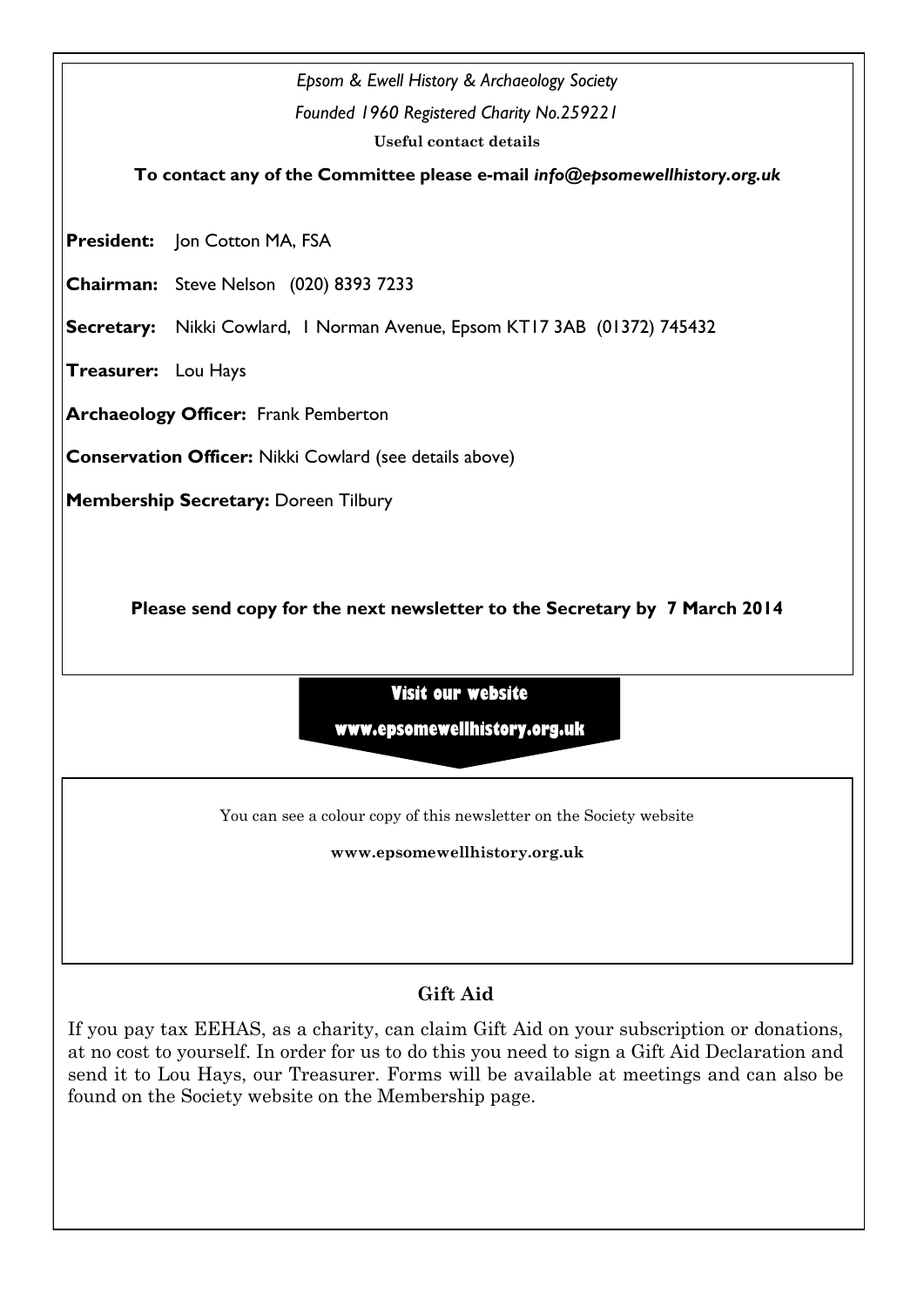## **Epsom & Ewell History & Archaeology Society**

#### **Annual Report for 2013**

#### **INTRODUCTION**

This annual report highlights the main activities of the Society for the year ending  $31<sup>st</sup>$  December 2013. The well-being of the Society owes a great deal to the hard work of numerous members, not all of whom are mentioned in this report, and we thank them for this.

# **OFFICERS AND COMMITTEE**

The principal officers and committee members during the year were:

| President       | Jonathan Cotton                                                                          |  |
|-----------------|------------------------------------------------------------------------------------------|--|
| Vice Presidents | Peggy Bedwell, Dr. Frank Greenaway (died June 2013), Eve Myatt-Price<br>and Steve Nelson |  |
| Chairman        | <b>Steve Nelson</b>                                                                      |  |
| Secretary       | Nikki Cowlard                                                                            |  |
| Treasurer       | Lesley Hays                                                                              |  |
| Committee       | Rosemary Burleigh, Jeff Cousins, Isobel Cross, David Hartley, Fran                       |  |
|                 | Taylor (co-opted), Doreen Tilbury and Ian West.                                          |  |

The Committee held five meetings during the year.

Other functionaries are:

| <b>Frank Pemberton</b>    |
|---------------------------|
| Nikki Cowlard             |
| Doreen Tilbury            |
| Vacant                    |
| Peggy Bedwell/Fran Taylor |
| Vacant                    |
|                           |

#### **MEMBERSHIP**

Memberships at the end of the year in terms of subscriptions paid were 83 ordinary, 22 family, 4 student and 1 corporate. There were a total of 110 subscriptions. The Society has 6 honorary members.

### **LIAISON WITH OTHER ORGANISATIONS**

EEHAS is affiliated to Surrey Archaeological Society, Surrey Record Society and the Council for British Archaeology. Newsletters are exchanged with neighbouring local history societies. Some of our members have individual membership of Surrey Archaeological Society; our President, Jonathan Cotton is a Vice-President of the Society. Lesley Hays is a member of Council, Secretary for the Local History Committee, sits on the Roman Studies Group Committee and is a member of AARG (Artefact and Archaeological Research Group). Nikki Cowlard is a member of Council and sits on the Roman Studies Group Committee. Several members belong to the SyAS Roman Studies Group.

# **EPSOM AND EWELL LOCAL AND FAMILY HISTORY CENTRE**

The centre continues to help enquirers with local and family histories. EEHAS members take their turn on the enquiry desk; others help with computer records and visual displays etc.

#### **PUBLICITY**

Thanks go to Isobel Cross and Gay Keeble who produce posters advertising EEHAS talks for the Borough noticeboards. **The post of Publicity Officer is still vacant** so if you think you might be interested, talk to Isobel who can advise you as to what the role entails.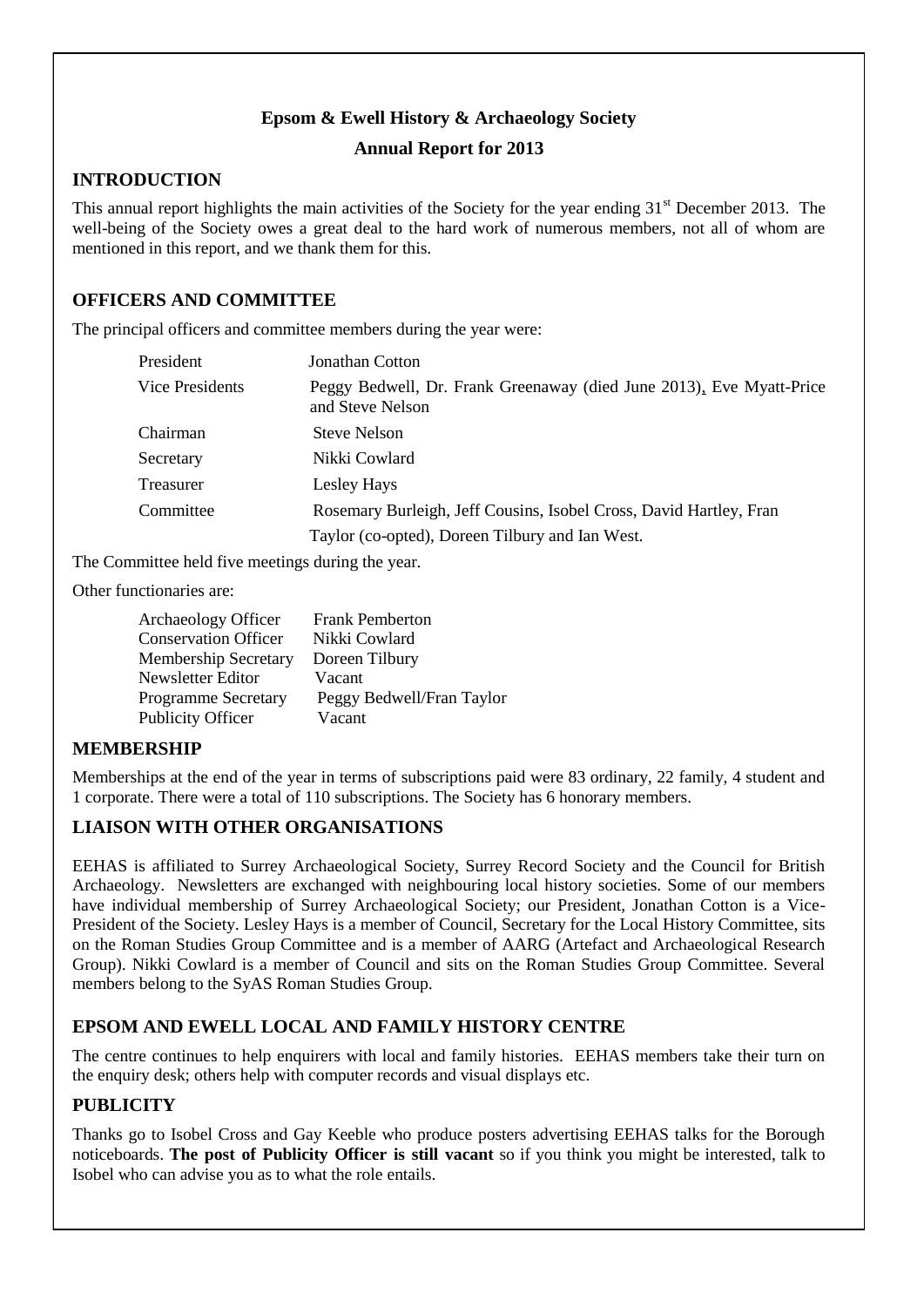# **PUBLICATIONS**

No papers have been published this year. Members are encouraged to carry out local historic research and to approach the committee if they have papers for publication.

### **ARCHAEOLOGY**

#### **Report by Frank Pemberton, Archaeology Officer**

#### **Current work**

This report cannot be written without mentioning the hard work of our EEHAS Secretary, Nikki Cowlard, for her commitment as Director of the Church Meadow excavations in Ewell. As Finds Director I worked together with the site finds team, which was coordinated by Chris and Gay Harris, helped by Lou Hays, and Colin Nutley supervised the finds washing work with members. Interim reports on Church Meadow have been published and evidence again indicates the level of Roman activity in Ewell.

At the time of writing, the archaeology group, which now meets in Glyn Hall, are completing the cataloguing of the mass of Roman pottery sherds from 2012, and will soon make a start on the quantities of pottery from 2013; Phil Stanley is drafting the on-going pottery report. Other finds, including small personal objects such as bone and metal hair and clothing pins, brooches, but also iron shoe studs, and buckle as wells as fittings and nails, have been identified and catalogued. Very little tile, brick or building stone was recovered from the site, again suggesting a settlement of wooden buildings with thatched roofs.

#### **Back excavation reports**

#### **St Mary's Churchyard**

At last the substantial report on the finds, structures and excavations ahead of use of St Mary's Churchyard between 1950-1975 has been completed, showing the extent of the Roman roadside settlement along Stane Street. It is planned to publish it as an EEHAS monograph.

#### **St Mary's Churchyard/Church Meadow**

I am about to commence drafting the report on the excavation of a 35 m. long trench with a side square extension, that was laid out parallel to the current northern garden boundary of Rectory Barn that faces onto Church Street, Ewell. This excavation took place from 1977-78 with a dedicated group of volunteers from the former Nonsuch Antiquarian Society (now EEHAS), many of whom have since died, initially under my direction and continued into 1979 by Richard Temple, Frank Child and Richard Birch.

#### **The site evidence suggests there are at least three main Roman phases.**

- The first phase of flints and sand has a cambered base of pebbles on Thanet Sand, and ditches on each side, and is interpreted as Stane Street: dated to late  $1<sup>st</sup>$  century AD.
- A second phase of layers consists of settlement debris a mix of chalk and charcoal screes, mortar and cement fragments - up to the edge of western ditch, with a late c.70s AD - mid  $2<sup>nd</sup>$  century date. Amongst the structures in this phase are groups of embedded flints with charcoal fragments often packed with chalk cubes and occasional quern stone fragments, littered with animal bones suggesting these features are the bases of hearths. Bone and metal pins, gaming counter, oyster shells, brooches, with iron nails, fittings and a knife provide ideas of activities on the site. Pottery vessel sherds include wine beakers, storage jars, table bowls and dishes from the Alice Holt (Surrey-Farnham), Verulamium, North Kent shelly ware, and Highgate potteries.
- And finally, a third phase is a compacted blackish grey soil, possibly a rubbish midden, containing later Roman pottery vessels from the Oxfordshire and Portchester potteries, associated with a stylus, ring and pins; this midden is away from the edge of Stane Street, probably in a rear garden plot.

The year ahead will be interesting with work on reports, our excavation, and analysis after the excavation. There will be plenty for members to get involved in in the year ahead.

#### **Frank Pemberton BA.MA.AIFA**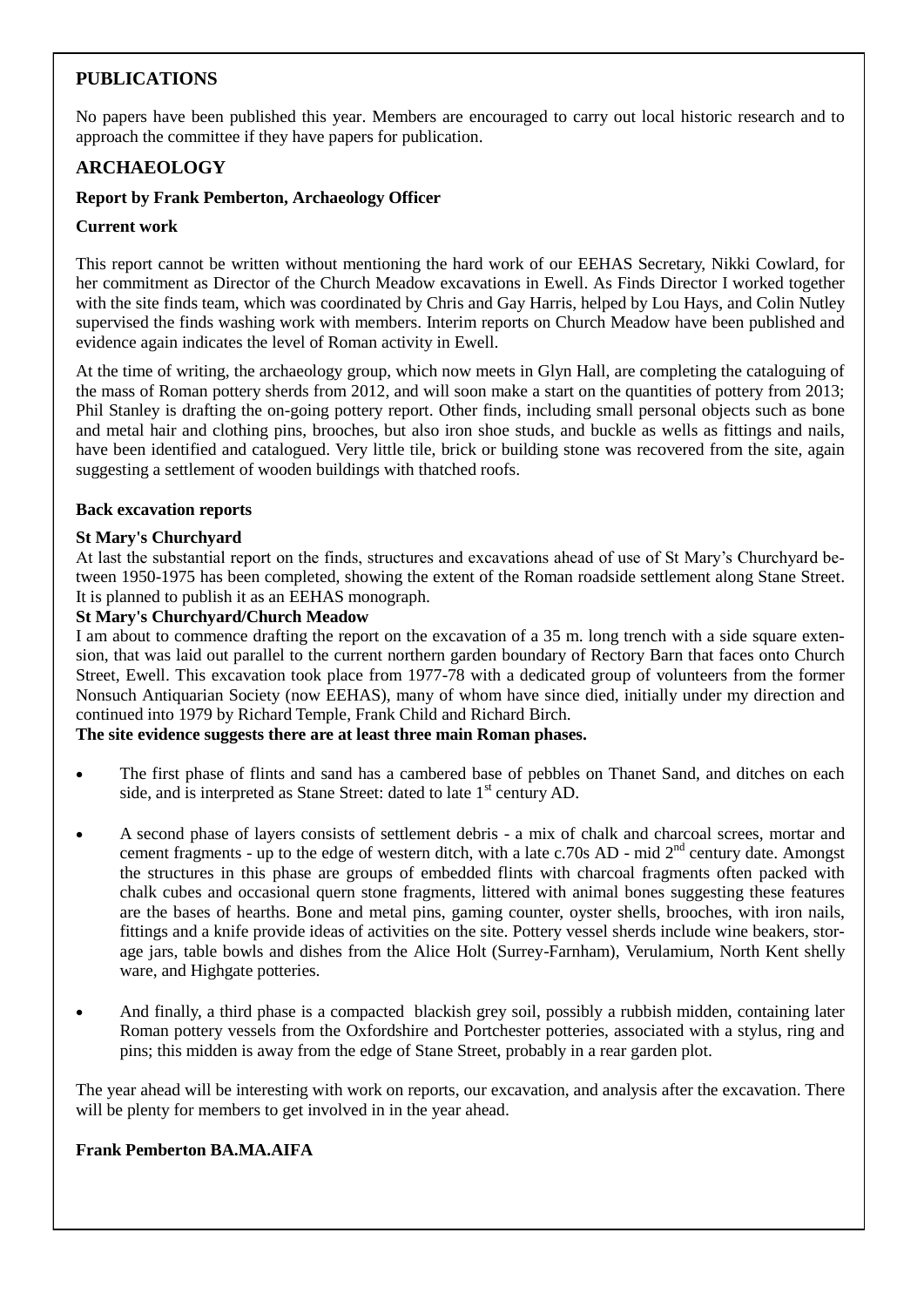## **Archaeological Monitoring**

Occasionally EEHAS is asked to carry out archaeological watching briefs in the Borough by the County Archaeologist. This year Steve Nelson monitored work removing weirs on the Hogsmill in the area of the gunpowder mills. Together with David Hartley he recorded standing structures and his report was published both in the EEHAS newsletter (November) and the SyAS Bulletin.

## **Church Meadow Project**

The second of a series of seasons of excavations has taken place in Church Meadow. The site is adjacent to St. Mary's Church Yard No.4 in Church Street, Ewell. An interim report will be published in the February 2014 newsletter.

The project is overseen by an independent steering group, of which seven out of the ten members are also members of EEHAS. Funding for the 2013 excavation came from Surrey Archaeological Society, EEHAS and the Council for British Archaeology.

The 2013 season saw the re-opening of the 2012 trench together with a further 30m conjoining strip. Over three weeks with temperatures reaching  $30^{\circ}$ C we had 70 volunteers on site, many of whom were EEHAS members. The deep ploughing which was previously found to have destroyed much of the above Roman ground level archaeology, continued up the field. Further examination of last year's features revealed the remains of two Roman wells beneath a deep pit, clarified the alignment of ditches and gullies, and areas of chalk and flint. Much of the newly opened area was devoid of archaeology but a late Roman pit was found beneath a linear layer of plough-disturbed flint and plough soil. This flint may possibly represent all that remains of the alignment of Stane Street, and if so, suggests that the road went out of use before the mid-late 4<sup>th</sup> century. The finds team dealt again with more than 300 special finds, including about 200 Roman coins, Roman brooches and an intaglio ring. Large quantities of Romano-British pottery sherds were recovered together with some fine imported wares. During the excavation an Open Day was held in conjunction with the Ewell Village Fair and attracted more than 300 visitors. The whole of Ewell Grove Infant School visited the site and 75 Bourne Hall Museum Club children spent a practical session trowelling, sieving spoil and washing finds. A post-excavation exhibition was held in St. Mary's Church and was well attended.

The third season will take place 2-20<sup>th</sup> July 2014. **Nikki Cowlard, Site Director** 

# **CONSERVATION**

The Society's Conservation Officers check the Borough's planning applications each week to highlight applications which affect listed buildings, locally listed buildings and buildings of interest within conservation areas. They also respond to concerns from members about conservation issues that affect the community.

As always there is pressure on built-up areas for development, whether in back gardens, knocking down buildings and redeveloping, or on brown-field or green-field sites. Whilst we cannot stop future development in our neighbourhoods we can all help reduce the negative impact by voicing our concerns and ensuring that the development that goes ahead is appropriate for its surroundings and respects our historic buildings and environs.

The work done by four committee members last year on examining the buildings on the Local List fed into a more robust list, which will better protect these buildings. Buildings that no longer retained features/ character that had originally made them of local value, have been removed from the list and more than thirty new buildings have been added.

Planning applications for listed or locally listed buildings that we have commented on or viewed include: the Grade II listed  $18<sup>th</sup>$  c. gates in Madan's Walk (Epsom) which are in a still in a poor state of repair despite Lou Hays drawing them to the attention of EEBC regularly; West Park Water Tower**;** Ewell Castle School**;** Ewell Castle Nursery, Chessington Lodge**;** The Lane House, Epsom Road; 91 High Street, Epsom (Metro Bank); Chesham House, South Street; the Dairy site, Alexandra Road; 25 Alexandra Road; the public conveniences, High Street, Ewell.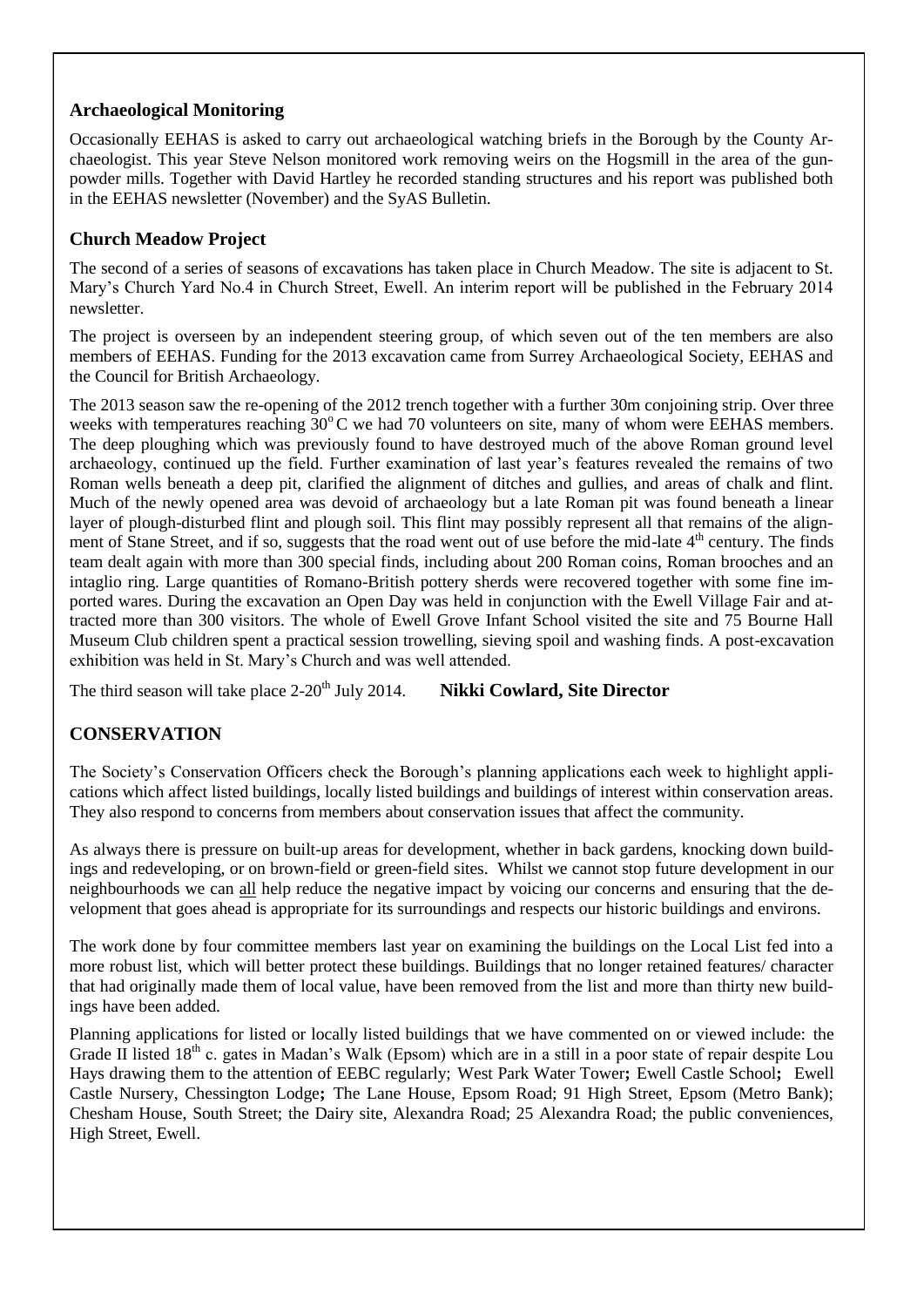We rely on you to let us know of any concerns you have about local buildings- we need 'eyes and ears' around the Borough to make sure problems are picked up and highlighted. You can contact us by phone, e-mail or post.

**Nikki Cowlard**, 1 Norman Avenue, Epsom KT17 3AB 01372 745432 [nikki.cowlard@btinternet.com](mailto:nikki.cowlard@btinternet.com)

### **Lesley Hays**, 21 Wilmerhatch Lane, Epsom KT18 7EQ 01372 724172 [louhays@ntlworld.com](mailto:louhays@ntlworld.com) **BOURNE HALL MUSEUM**

Members of EEHAS continue to support the Museum and Jeremy Harte, the Museum's curator, aids members' work on historical and archaeological archives. EEHAS members participate in the running the Museum shop, and new volunteers are always welcome.

# **DISPLAYS**

The Society was involved in producing one display this year. The Church Meadow Excavation display won 2<sup>nd</sup> place in the Margary Award at Surrey Archaeological Society's February Symposium. The prize of £100 was donated to The Church Meadow Project.

# **LECTURE PROGRAMME AND VISITS**

Peggy Bedwell, our programme organiser for more than 40 years was unable to continue in this role due to ill health. Fran Taylor bravely stepped into the breach and continued to arrange a wide ranging and interesting programme of lectures. This year's lectures were: Steamy Jungles and Mayan Ruins - Richard Watson; Firebacks - Jeremy Hodgkinson, The Story of Beekeeping - Liz Knee; Chile and Easter Island - Jeff Cousins; Excavation in Church Meadow 2012 - Nikki Cowlard, Frank Pemberton and Phil Stanley; Nonsuch Palace: a Reflection – Steve Nelson; the Time Cheam Project – Clive Orton; Rudyard Kipling: His Life and Remarkable Story – Gary Enstone; the Carshalton Water Tower – John Freeman. Members contributed to the August Member's evening with the following talks: A brief visit to New England – Martin Upward; Excavating Oplontis Villa B and taking a look at Villa A: Pompeii 2013 – Lou Hays; Khmer Temples – Brenda Allen. President Jon Cotton gave a talk on 'Thanet: Gateway to Britain' at the AGM in March.

In August Gay and Chris Harris arranged a successful coach trip to Faversham in Kent. Twenty-four members enjoyed a tour of the Medieval and Georgian town learning about its gunpowder mills, brewing, brickmaking and shipbuilding past.

# **REFRESHMENTS**

Thanks go to Peggy Gill who runs the refreshments rota for our monthly meetings, and to everyone who helped. All members are encouraged to take part in the refreshments rota- it is a good way to meet other members and helps to share the workload. Don't wait for Peggy to approach you, make her life easier and offer your services.

# **NEWSLETTERS**

Five newsletters were produced throughout the year, in the main by our Chairman Steve Nelson, in the absence of a permanent newsletter editor. Our thanks go to Steve for taking on this additional task. The Society needs a member to take on this important role – the ability to use Publisher or a similar program is the main requisite. The new format has been well received and the newsletters are also now published on the website. The reports on the monthly lecture continue to be ably recorded by Isobel Cross, and appear in the newsletter. Other articles that have appeared in the year's newsletters include: The Brasses of St. Mary's; Excavation from a Finds perspective; Broken pots – a story; Queen Anne House; The wrought iron gates in Madan's Walk; A Museum of Prehistory, a Prehistory of the Museum; Epsom Clock Tower; the Nonsuch Palace Model; The Glyn Hall, Ewell; Emily Davison; Delftware tiles; Ewell Gunpowder Mills; Lost Roads; 88 High Street, Epsom; A Poor Poem!.

Distribution of the newsletter is arranged by Doreen Tilbury, to whom we offer thanks. Assistance by volunteers in distributing to people who do not regularly attend our meetings gives a useful saving in postal costs.

# **FINANCES**

The Treasurer's Report will be available at the AGM and will be published online in advance of the meeting. The Society's finances are in the capable hands of our Treasurer, Lesley Hays.